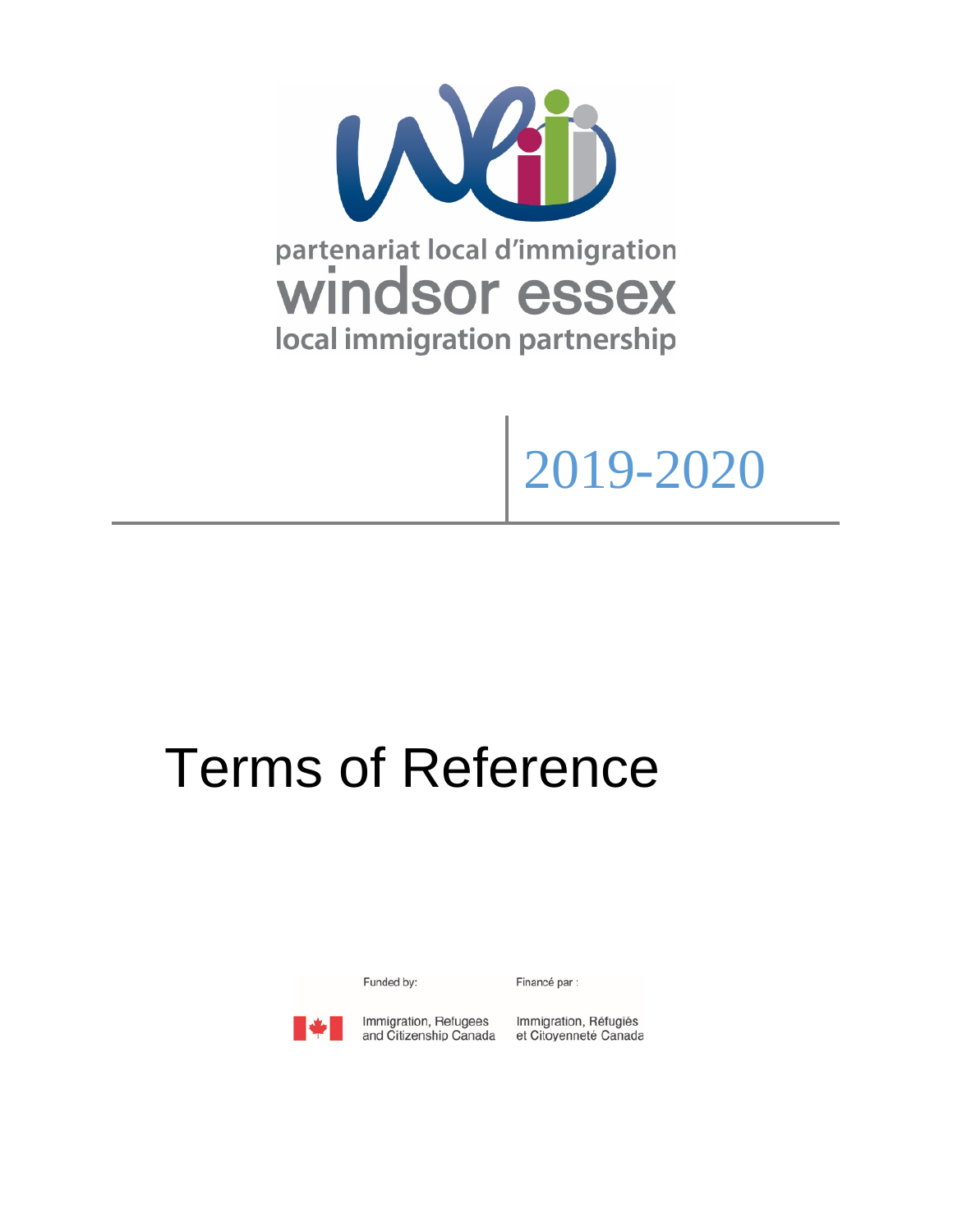# **Windsor Essex Local Immigration Partnership**

# **Terms of Reference**

#### **Table of Contents**

| 1.0                                                                      |  |  |  |
|--------------------------------------------------------------------------|--|--|--|
| 2.0                                                                      |  |  |  |
| 2.1                                                                      |  |  |  |
| 2.2                                                                      |  |  |  |
| 2.3                                                                      |  |  |  |
| 3.0                                                                      |  |  |  |
| 4.0                                                                      |  |  |  |
| 4.1                                                                      |  |  |  |
| 4.2                                                                      |  |  |  |
| 4.3                                                                      |  |  |  |
| 4.4                                                                      |  |  |  |
| 5.0                                                                      |  |  |  |
|                                                                          |  |  |  |
|                                                                          |  |  |  |
|                                                                          |  |  |  |
| Appendix D: Ad Hoc Community Conversation Meetings Terms of Reference 15 |  |  |  |
|                                                                          |  |  |  |
|                                                                          |  |  |  |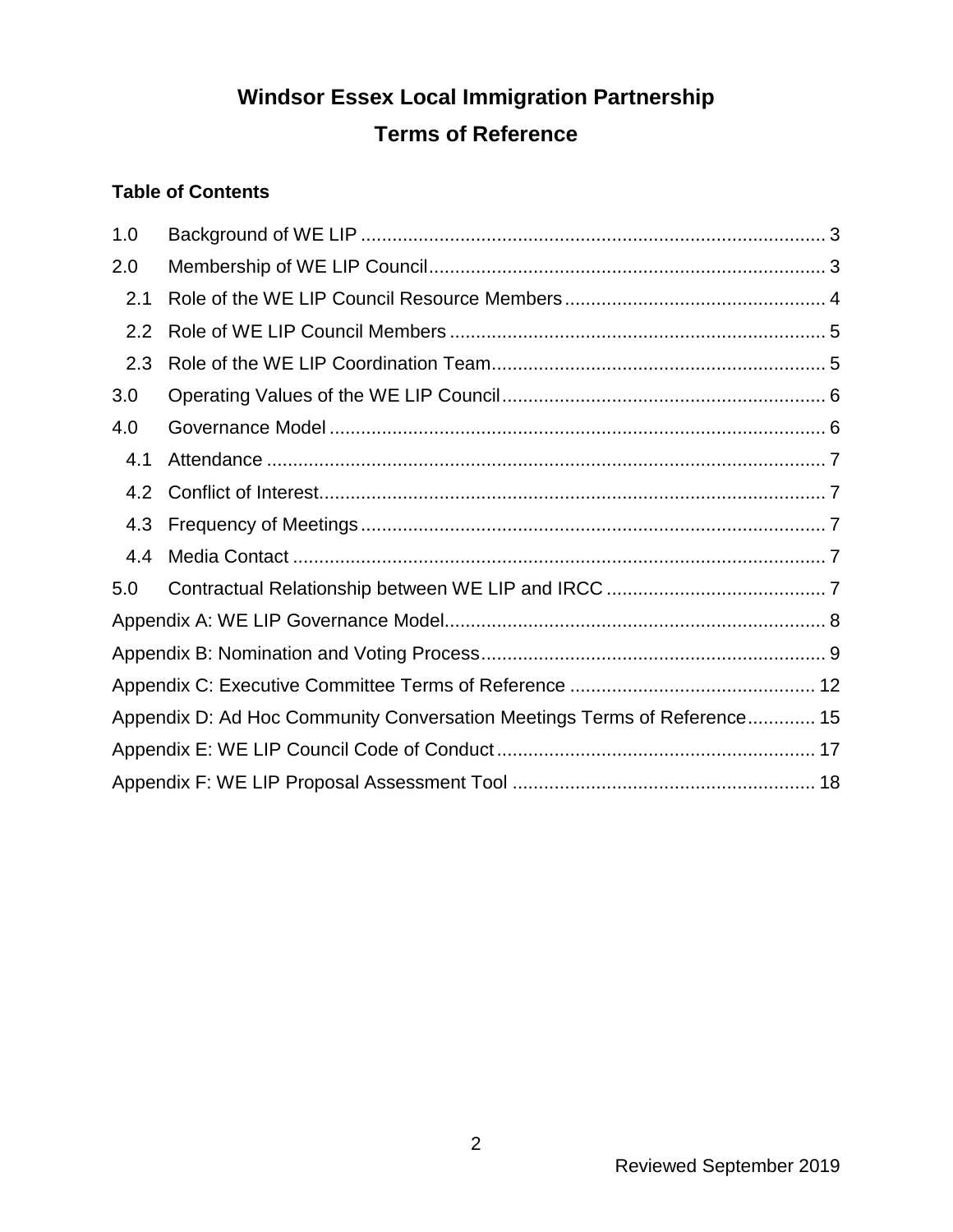# <span id="page-2-0"></span>**1.0 Background of the Windsor Essex Local Immigration Partnership (WE LIP) Initiative**

#### *The Windsor Essex Local Immigration Partnership (WE LIP) initiative is designed to provide a platform for the development of a community vision which maximizes and promotes the successful integration of newcomers into our region.*

In November 2008, the Corporation of the City of Windsor entered into an agreement with Immigration, Refugees and Citizenship Canada (IRCC) to serve as the lead for the Windsor Essex Local Immigration Partnership.

There were 3 primary objectives:

- 1) The Establishment of a Partnership Council
- 2) The Development of a Local Settlement Strategy
- 3) The Creation of an Action Plan to implement a Local Settlement Strategy

The first two outcomes were completed by April 2010. The Action Plan was delivered to, and adopted by, the Windsor Essex Local Immigration Partnership Council and submitted to IRCC in October 2010.

The implementation of the Action Plan is the ongoing activity of the Windsor Essex Local Immigration Partnership. This revised Terms of Reference is designed to promote sustainability of the LIP Council and implementation of the Settlement Strategy in Windsor and Essex County.

# <span id="page-2-1"></span>**2.0 Membership of Windsor Essex Local Immigration Partnership Council**

The Windsor Essex Local Immigration Partnership Council is comprised of enthusiastic members who represent sectors which are committed to enhancing settlement and integration opportunities for all newcomers and immigrants in Windsor and Essex County.

The Partnership Council includes:

- Organizations with a primary mandate to provide services for newcomers including settlement or language funded services;
- Organizations with a mandate which includes the provision of a broad range of services to the greater population, with newcomers within their client base such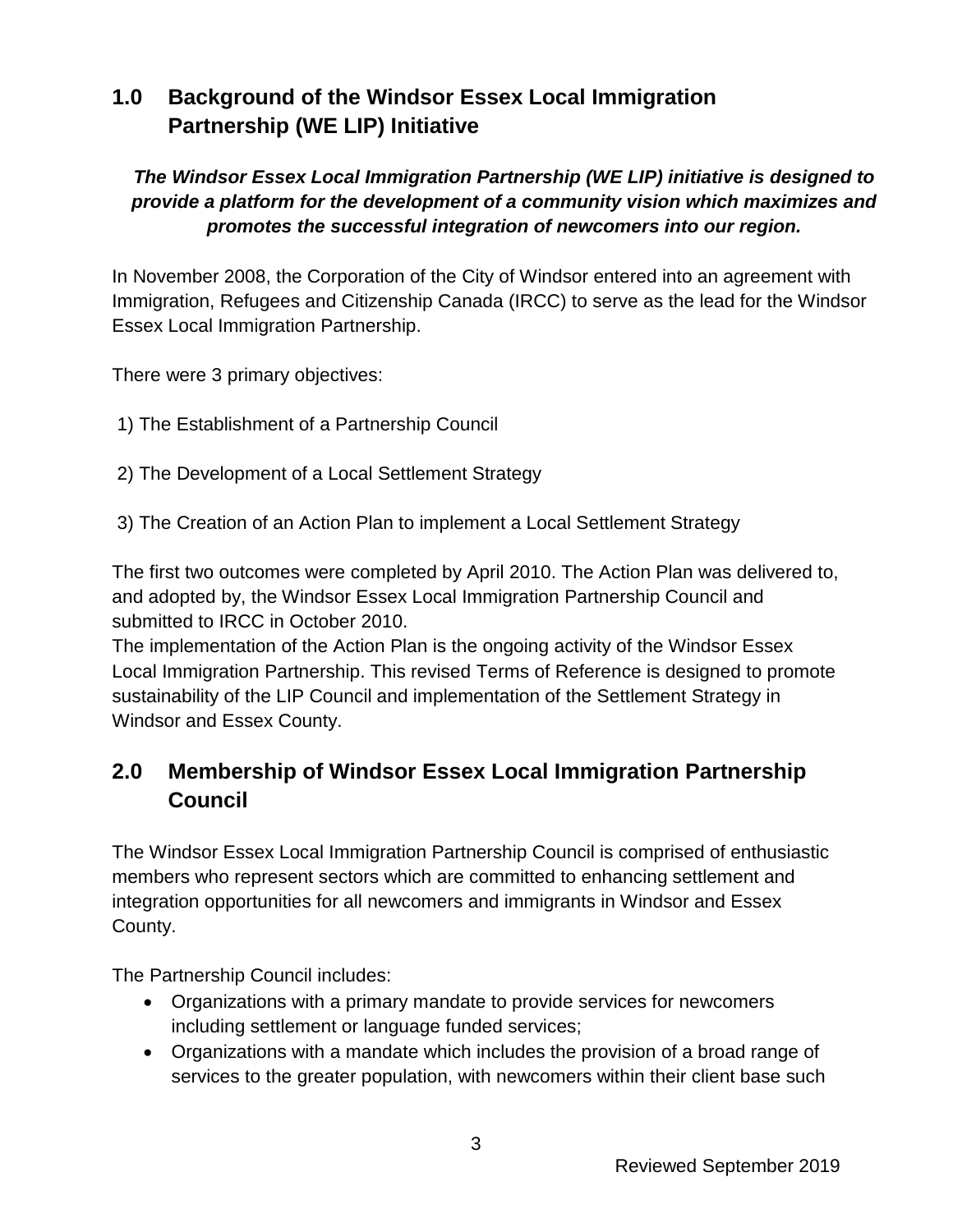as Education, Library systems, Housing or Health Care providers, Community Services, Employers and individual newcomers; and

• Organizations which are focused on local employment and employer-related issues including labour market growth and the promotion and development of a skilled workforce. These members could include but not be limited to the Windsor Essex Economic Development Corporation, Workforce WindsorEssex and the Chambers of Commerce.

#### <span id="page-3-0"></span>**2.1 Role of the WE LIP Council Resource Members**

The WE LIP Council values the participation of the resource members who represent funding organizations located in Windsor Essex. These members promote WE LIP initiatives, increase networking and knowledge regarding issues and concerns related to immigration and the needs of immigrants. Resource members are asked to act as liaisons between the WE LIP and their organization and to provide relevant information about programs and services to the WE LIP membership.

Examples of such are, but are not limited to: Ontario Ministry of Citizenship and Immigration, Ministry of Advanced Education and Skills Development, The Ontario Trillium Foundation, Windsor Essex Community Foundation, United Way/Centraide of Windsor Essex and Workforce WindsorEssex.

The participation of the resource members provides opportunities to:

- To increase the awareness of the initiatives undertaken by the WE LIP and leverage these opportunities throughout Windsor and Essex County;
- To provide opportunities for networking;
- To increase knowledge of issues and concerns related to immigration; and
- To act as liaison between the WE LIP and their organization and to provide relevant information about their programs and services to the WE LIP membership.

Immigration, Refugees and Citizenship Canada (IRCC) representative(s) may also attend the WE LIP meetings and activities for monitoring purposes and to assist with any matters related to the contribution agreement.

Resource members receive WE LIP Information sharing, notification of meetings and events as well as minutes and/or reports produced by the LIP however are excluded from voting.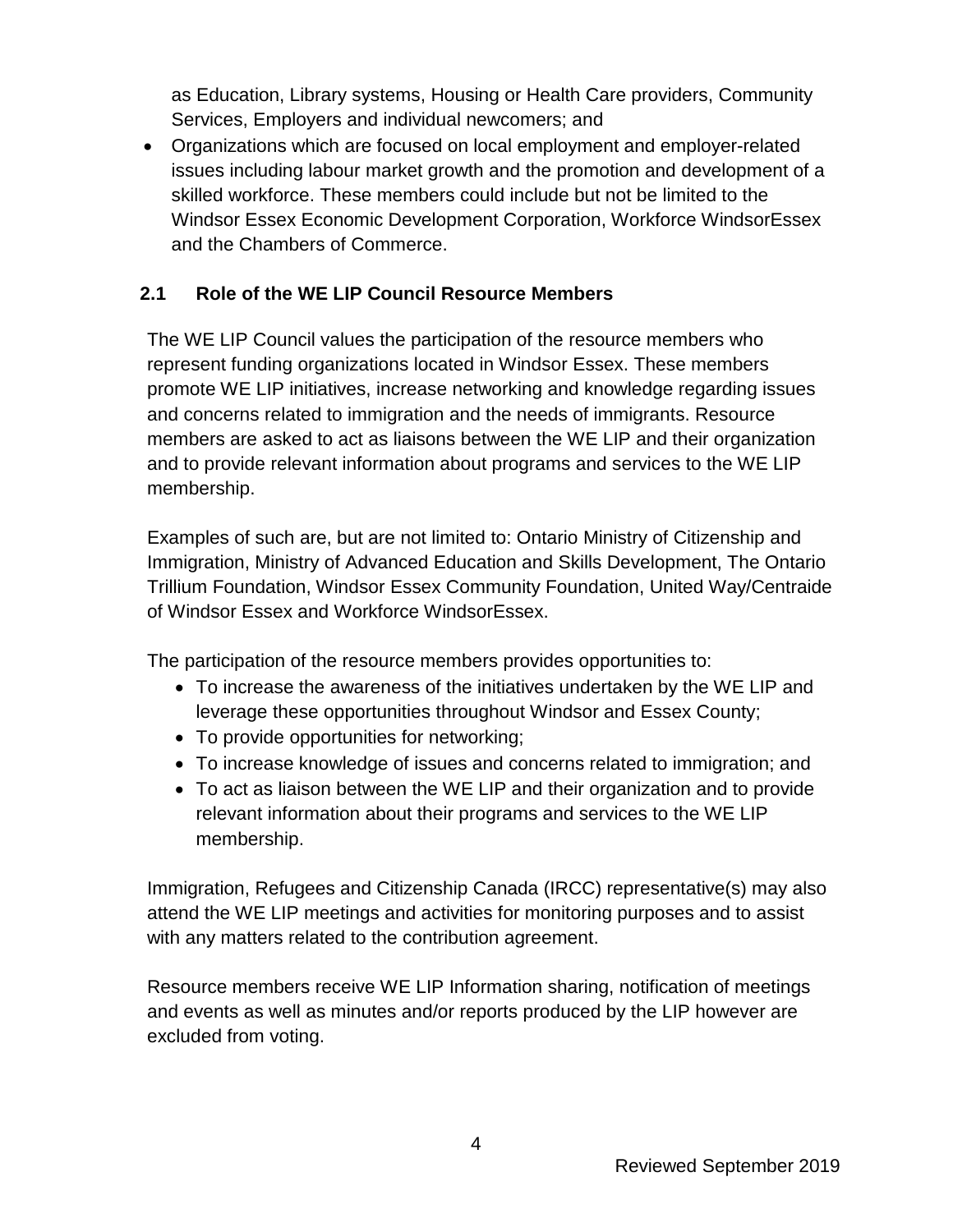#### <span id="page-4-0"></span>**2.2 Role of WE LIP Council Members**

- To serve as an Ambassador for the Windsor Essex Local Immigration Partnership, especially within their service sector. In that capacity, to keep the WE LIP informed as to changes within that sector and to share WE LIP initiatives with colleagues in their sector;
- To look at the 'big picture' and consider how service delivery can be enhanced to better meet the needs of immigrants in Windsor and Essex County to promote their integration and long term settlement;
- To promote the beneficial role that immigrants play in contributing to the economic and social growth of Windsor and Essex County;
- To commit to the principle of partnership and collaboration as a means to create positive change;
- To introduce issues which impact on the integration and long term settlement of immigrants in Windsor and Essex County and a willingness to explore solutions or enhancements through collaborative partnerships; and
- To assist with the sustainability of WE LIP initiatives, members may propose large scale initiatives which require considerable WE LIP resources for implementation. In such cases, members may be asked to complete the WE LIP Proposal Assessment Tool (see Appendix F) intended to help determine the resource feasibility of the proposed project.

#### <span id="page-4-1"></span>**2.3 Role of the WE LIP Coordination Team**

- To oversee the implementation of all of the project deliverables to ensure that the project meets set targets;
- Be responsible for all financial reporting to the funder cash flow, monthly expense claims, financial and narrative reports;
- Conduct evaluation of the project's process and impact;
- Assist with the facilitation of meetings to explore the development of innovative and collaborative solutions for newcomer attraction, integration and settlement;
- Act as a liaison between community initiatives and the Executive Committee to enhance synergies and collaboration among the respective action plans;
- Oversee the development of a local settlement strategy and action plan to produce a more welcoming and inclusive community;
- Support the development of community-based partnerships and planning around the needs of newcomers;
- Research the best practices and suggest project ideas to enhance the newcomers' cultural and community integration that will feed into WE LIP strategic planning;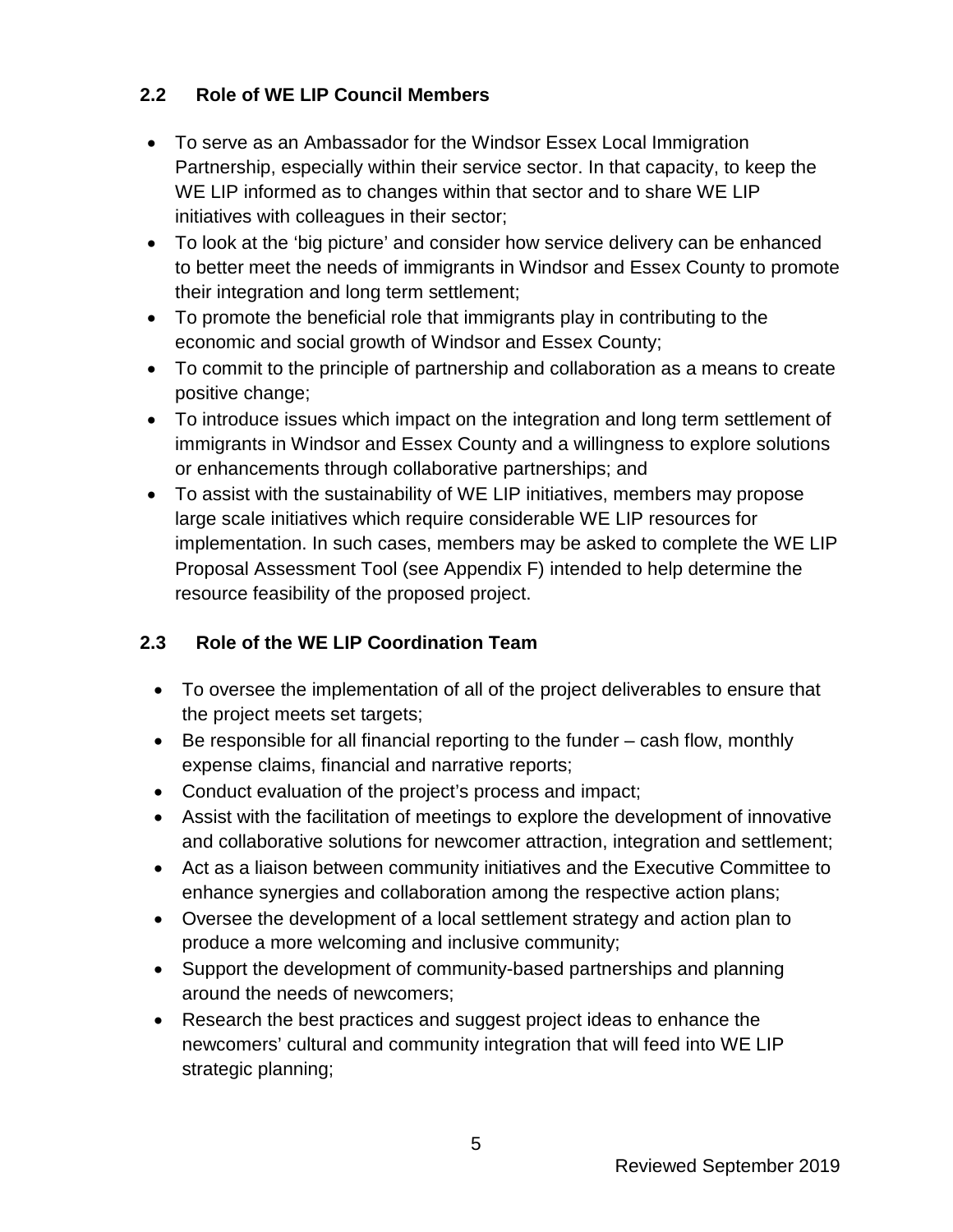- Connect with organizations to develop partnerships for marketing purposes and organize outreach for promotional presentations; and
- Assist with the organization of Immigration focused events.

### <span id="page-5-0"></span>**3.0 Operating Values of the WE LIP Council**

- We **Commit** to creating and sustaining an environment that promotes acceptance, honesty, accountability, trust and fairness;
- We will **Encourage and Support** new ideas and creative strategies which will enhance the delivery of services for newcomers/immigrants in our community; and
- We will **Promote** inclusiveness, through membership on the council and in all facets of its work.

This Terms of Reference is a dynamic document subject to change as determined by the WE LIP Council.

#### <span id="page-5-1"></span>**4.0 Governance Model**

The Windsor Essex Local Immigration Partnership Council will function under the governance model detailed in Appendix A. As reflected in the "Moving Forward' report, this model "embraces the characteristics of good governance: transparency, accountability, fiscal responsibility and effectiveness". The governance structure is open and accountable to its funders, to WE LIP Council member agencies and most importantly, to the citizens of Windsor Essex. It is anticipated that the governance model will and should continue to evolve as will the WE LIP Council itself.

The WE LIP Council will have an Executive Committee comprised of a Chair, Vice Chair and 3 Members at Large which will be elected through its membership. As of September 2017, term of office for the Chair, Vice-Chair and the three (3) Members at Large will be two (2) years for each member, with option to renew through the electoral process.

On an exceptional basis in 2018 to create a rotation, the Chair and one (1) Member at Large to have a term of 3 years, and the Vice Chair and 2 Members at Large to have terms of 2 years. In subsequent elections, all Executive members will be elected for terms of 2 years. Executive members will have the option to renew their terms through the electoral process. Ideally, no more than half of the Executive is changed at the same time.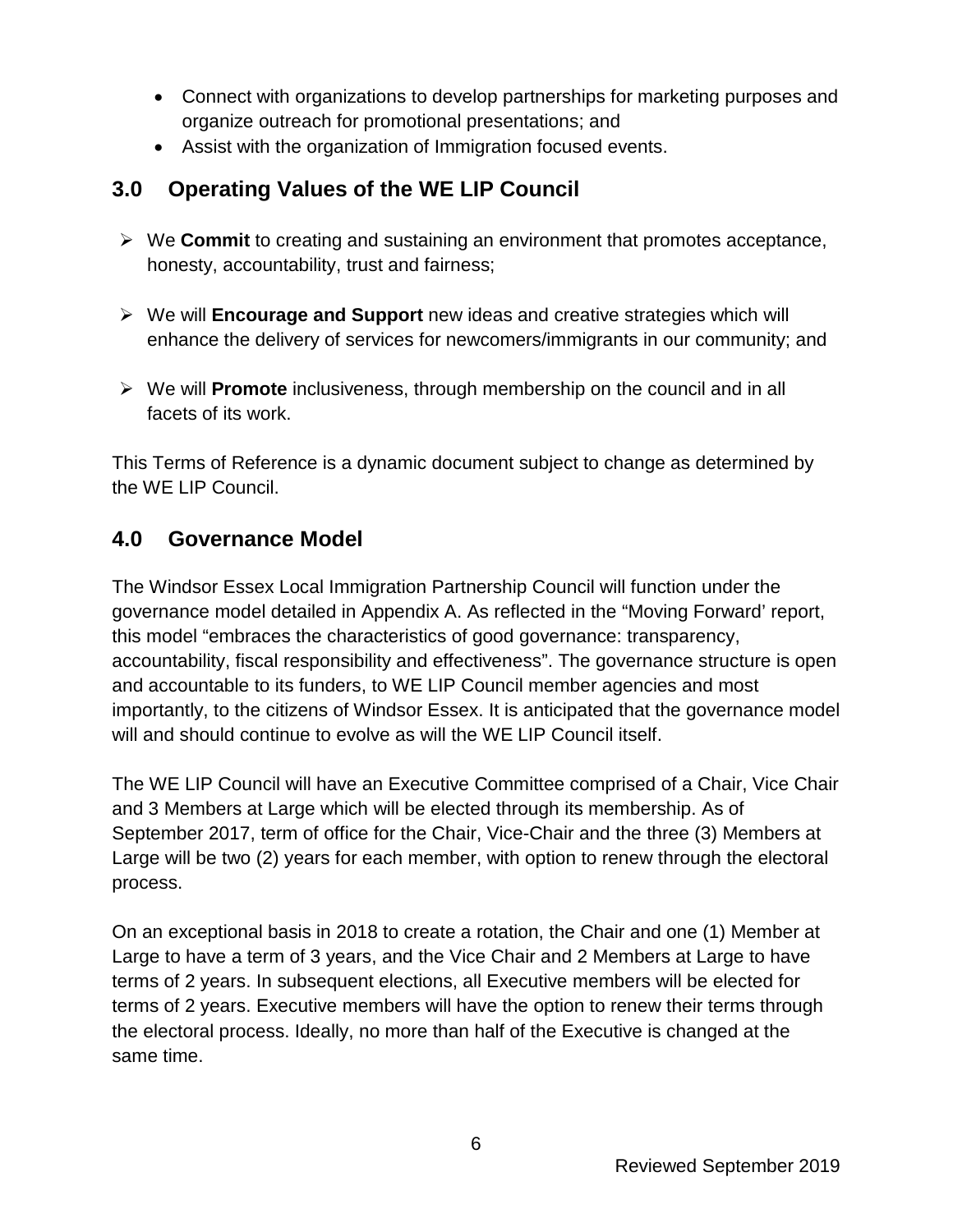The Nomination and Voting process are outlined in (Appendix B). The role of the Chair, Vice Chair and Members at Large are outlined in the Executive Committee Terms of Reference (Appendix C). Staff or committee members will report on progress of Ad Hoc meetings (Appendix D).

#### <span id="page-6-0"></span>**4.1 Attendance**

Partnership Council members are asked to attend on a consistent basis. Each organization is permitted to send one (1) primary representative and/or one (1) designate to attend council meetings. If neither is able to attend, regrets should be forwarded to the meeting organizer. An organization will be asked to attend a minimum of 2 meetings per fiscal year in order to retain voting status.

#### <span id="page-6-1"></span>**4.2 Conflict of Interest**

WE LIP Council members and staff are asked to adhere to the Conflict of Interest Guidelines (Appendix E).

#### <span id="page-6-2"></span>**4.3 Frequency of Meetings**

A minimum of 3 meetings will be held within the fiscal year of April 1<sup>st</sup> to March 31<sup>st</sup>. Ad Hoc Community Conversation meetings will be held as needed. There will also be an Annual Community Forum planned which will highlight the achievements of the year and provide an overview of the work plan.

#### <span id="page-6-3"></span>**4.4 Media Contact**

Immigration, Refugees and Citizenship Canada (IRCC) has the right of approval of all press releases and other external communications messaging pertaining to the role or work of the WE LIP. All WE LIP communications will acknowledge the contribution made through the Government of Canada through IRCC. The Chair or their designate will serve as the official media contact on behalf of the WE LIP Council. It is acknowledged that WE LIP Council members will adhere to the media policy of their own organizations when speaking on their behalf rather than as a WE LIP Council member.

# <span id="page-6-4"></span>**5.0 Contractual Relationship between WE LIP and IRCC**

Funds received for the WE LIP Initiative will be administered by an organization qualified to hold a contract with Immigration, Refugees and Citizenship Canada. The agreement holder with IRCC has responsibility for financial accountability to IRCC for all monies and deliverables, and will be considered the final decision-making authority for the project on any matters related to the contribution agreement. The agreement holder has responsibility for all financial reporting and reporting on deliverables.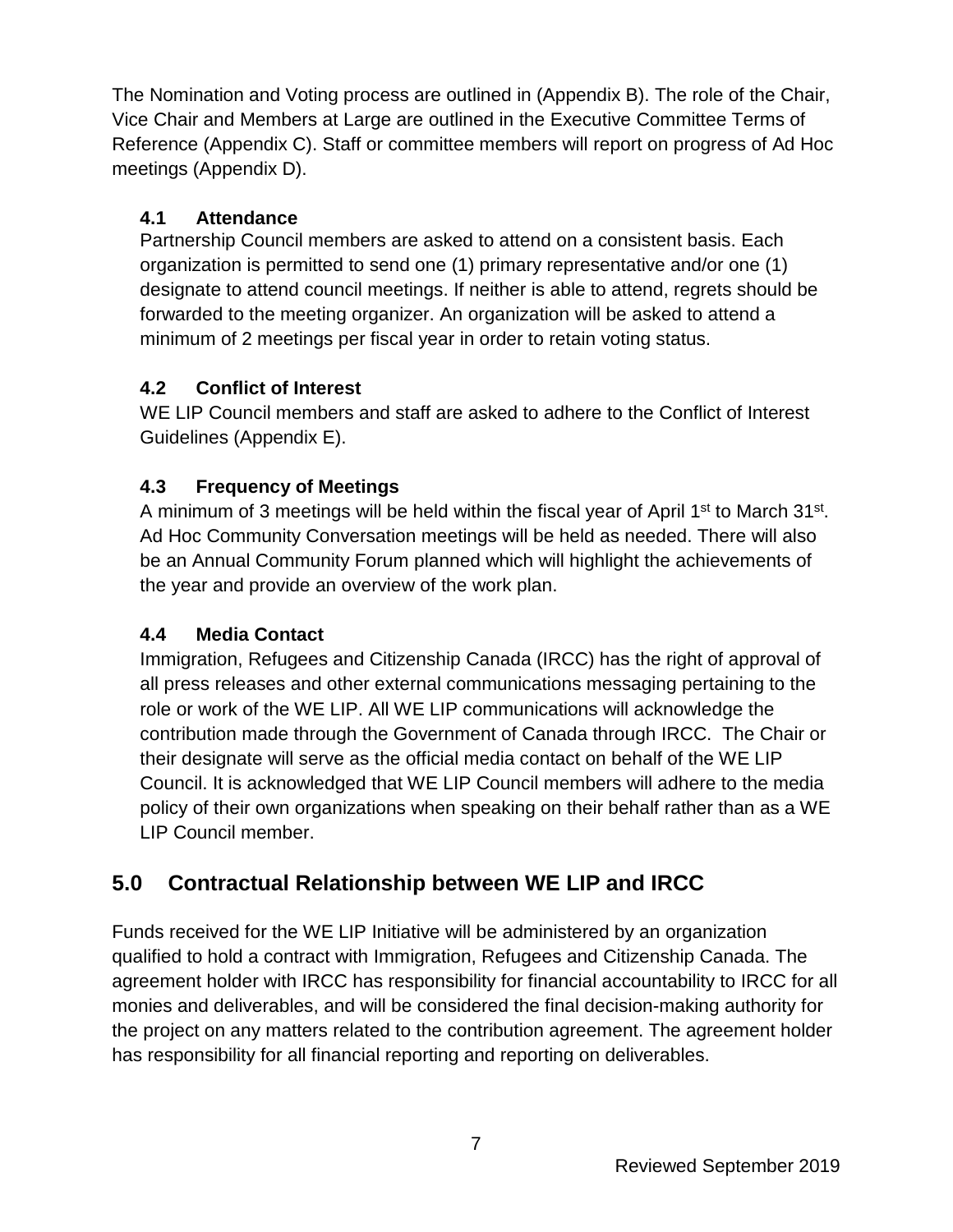# <span id="page-7-0"></span>**Appendix A: WE LIP Governance Model**

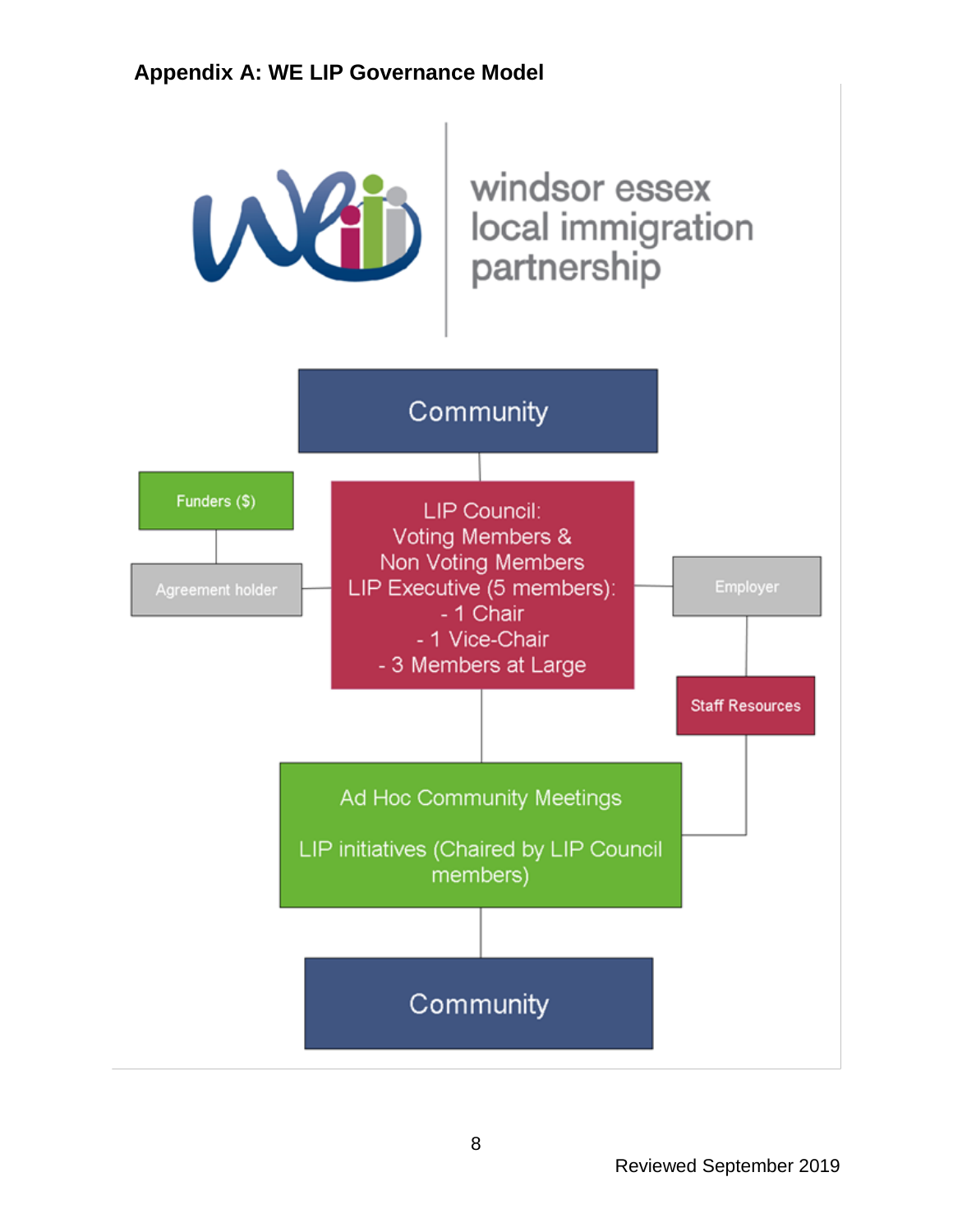# <span id="page-8-0"></span>**Appendix B: Nomination and Voting Process**

#### **Nomination Process for Selection of Executive Members**

- 1. The persons nominated to the positions of Chair, Vice-Chair and Members at Large must represent an organization with voting status on the WE LIP.
- 2. A current membership list will be forwarded to the voting members of the WE LIP Council with a notice of the positions open for election;
- 3. Council members must agree to have their name put forward for nomination to the Executive. This can be conducted in one of 3 ways:
	- a) WE LIP Member contacts individual and asks if they are willing to be nominated. If person accepts the nomination, acceptance is forwarded to designated person for creation of slate of candidates or;
	- b) WE LIP member contacts designated person with name of prospective nominee with a request that they be contacted. Designated person contacts prospective nominee and if they are agreeable and meet eligibility criteria, the name is added to slate of candidates; or
	- c) WE LIP member self nominates by contacting designated person and if they are eligible, their name is added to slate of candidates.
- 4. A WE LIP Council member can let their name stand for one or more position but can only hold one (1) position;
- 5. Only 1 person from any one organization can be represented on the Executive Committee. Other members from organizations which comprise the Executive Committee can participate in Ad Hoc Community Conversation meetings or be members of the WE LIP Council;
- 6. A slate of candidates will be created for each of the positions of Chair, Vice-Chair and the three (3) Members at Large;
- 7. Two weeks before the election, the list of nominated candidates to date will be forwarded to the voting members. The closing date for nominations will be two weeks prior to the election. At that time, slate of candidates will be distributed. Only the names of persons who were eligible for nomination and who have agreed to the nomination will appear on the slate of candidates;
- 8. If there are positions without nominees, nominations may be taken from the floor on the date of the election with the consent of the person being nominated;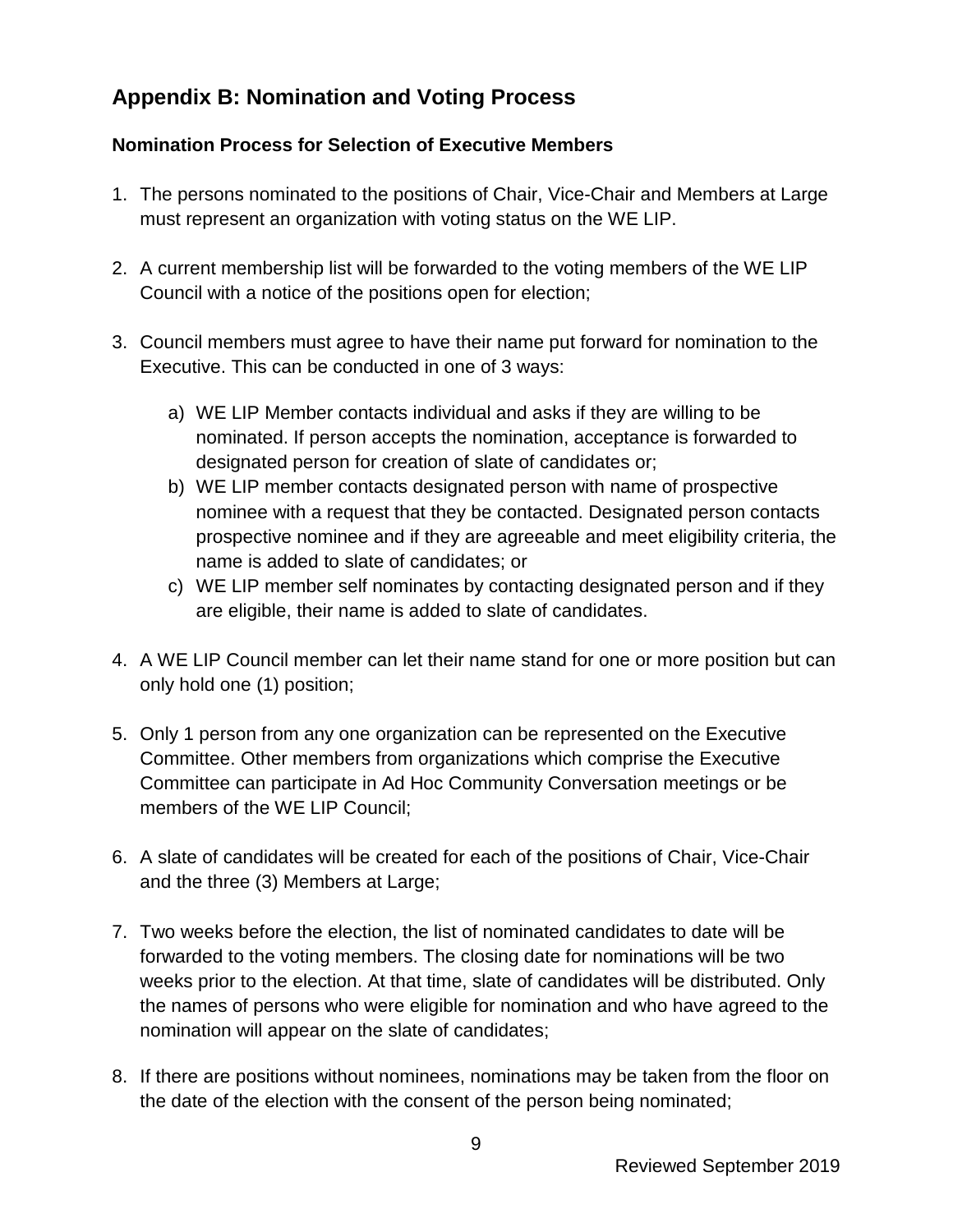- 9. If there is one person for a position, that position will be acclaimed; the remainder of the positions will be elected; and
- 10.Elections will take place at a designated WE LIP Council meeting, with members notified in advance.

#### **Voting Process for Selection of Executive Committee**

The Designated Person or Chair will do the following:

#### **A. Prior to Meeting:**

- 1. Communicate to the WE LIP Council the date of the election in advance;
- 2. Oversee the distribution of the slate of candidates for each position to the voting membership at least one week before the election;

#### **B. Day of Meeting:**

- 3. Ask all nominated candidates if they accept the nomination as shown on the slate;
- 4. Ask for the assistance of 2 Resource (non-voting) members to assist with election process;
- 5. Ask for a motion from the floor and a second, to accept the slate of candidates as nominated;
- 6. Ask for the distribution of ballots to all eligible voting members;
- 7. Collect all ballots;
- 8. Count the ballots with the assistance of the 2 Resource members;
- 9. Announce the successful candidates;
- 10.Publish a list of elected candidates in the WE LIP minutes; and
- 11.At the next meeting of the WE LIP Council, the outgoing Chair or designate will ask for a motion from the floor and a second, to accept the new Executive Committee.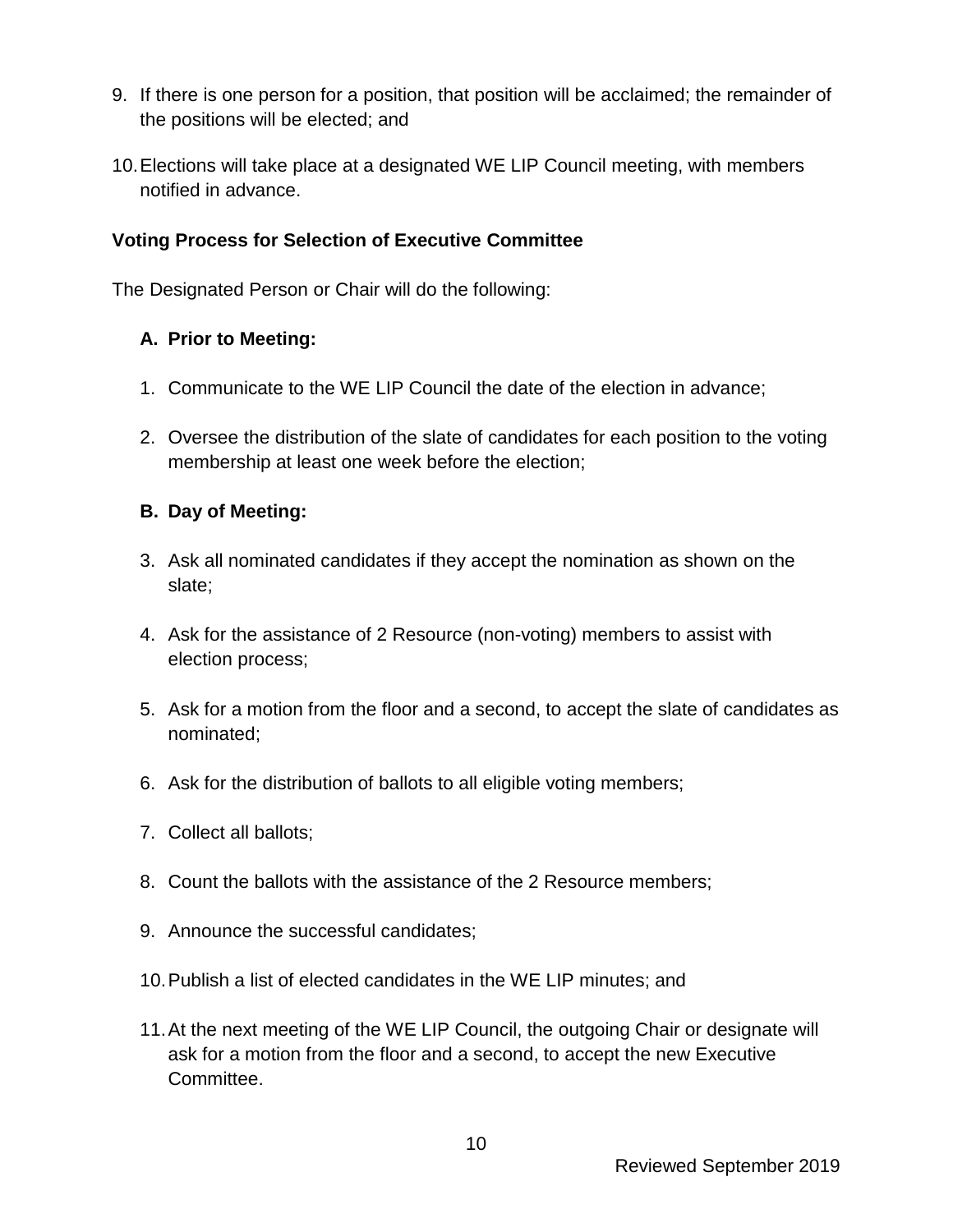#### **Voting Process during WE LIP Council Meetings**

While every effort will be made to operate the Partnership Council along a consensus building model, votes may be required to ensure that recommendations have the support of the majority of the Partnership Council. In the event of a vote, the following format will be used:

- The Chair will call for a vote after a motion has been made by a member of the Partnership Council and seconded by another Partnership Council member;
- Every organization on the WE LIP Council with voting status has one vote;
- The Windsor Essex Local Immigration Partnership Resource members (see 2.1 on pg. 4 for definition) do not have voting status;
- All members present at the meeting shall constitute a voting representation of the council at large;
- The results of votes will be included in the minutes of the Council meeting. This ensures confirmation and documentation of the results of the vote;
- If the motion is defeated, any council member, including the original owner of the motion may propose a different version of the motion, including new conditions; and
- The Chair will only vote to break a tie. The Chair will not unduly sway the outcome of the vote, but functions to facilitate fair discussion and clarify decisions.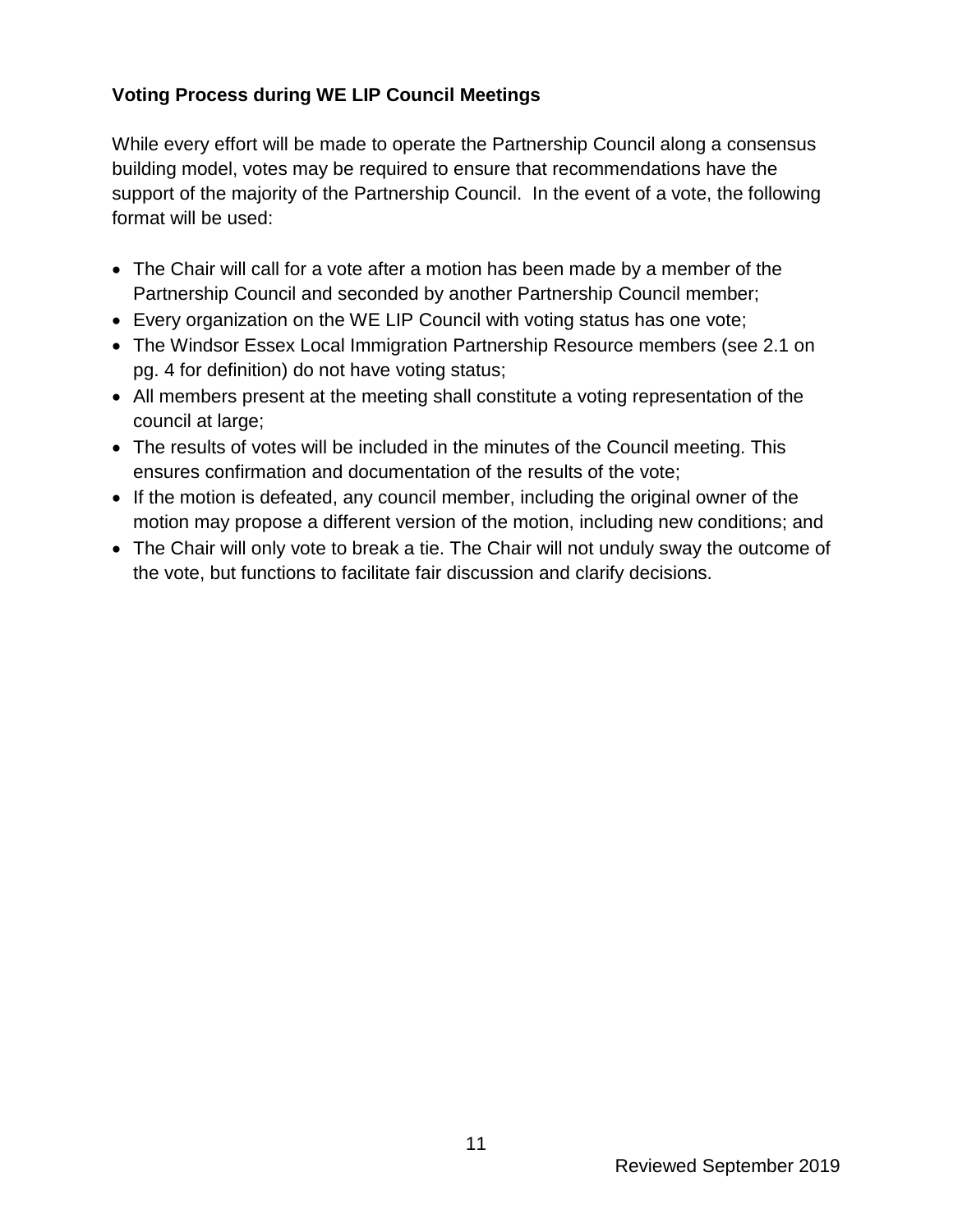# <span id="page-11-0"></span>**Appendix C: Executive Committee Terms of Reference**

#### **Purpose**

- To provide strategic input as to the direction and activities of the Windsor Essex Local Immigration Partnership as aligned with the deliverables and objectives as outlined in the IRCC Contribution Agreement;
- To provide leadership within the WE LIP Council to promote and support WE LIP activities;
- To provide a forum for discussion and/or the development of recommendations for the Windsor Essex Local Immigration Partnership Council on issues related to newcomer integration in Windsor and Essex County; and
- To act as the authority decision maker for emergency purposes when required or instructed by the Windsor Essex Local Immigration Partnership Council.

#### **Composition of the Committee**

- The Executive Committee is a Standing Committee of the Windsor Essex Local Immigration Partnership Council (WE LIP) comprised of council members from organizations with voting status;
- Membership is comprised of the Chair and Vice-Chair of the Windsor Essex Local Immigration Partnership Council, and three (3) Members at Large;
- The Executive will attempt to be reflective of the community by including a mix of representation from settlement/language and other sectors;
- The Executive Committee has the authority to make decisions on behalf of the WE LIP on issues of a time sensitive nature;
- A simple majority shall constitute a quorum for carrying out Committee business; and
- The staff of the Windsor Essex Local Immigration Partnership Council are equal members of the Executive Committee and provide resource support for WE LIP initiatives as aligned with the deliverables and objectives of the IRCC Contribution Agreement.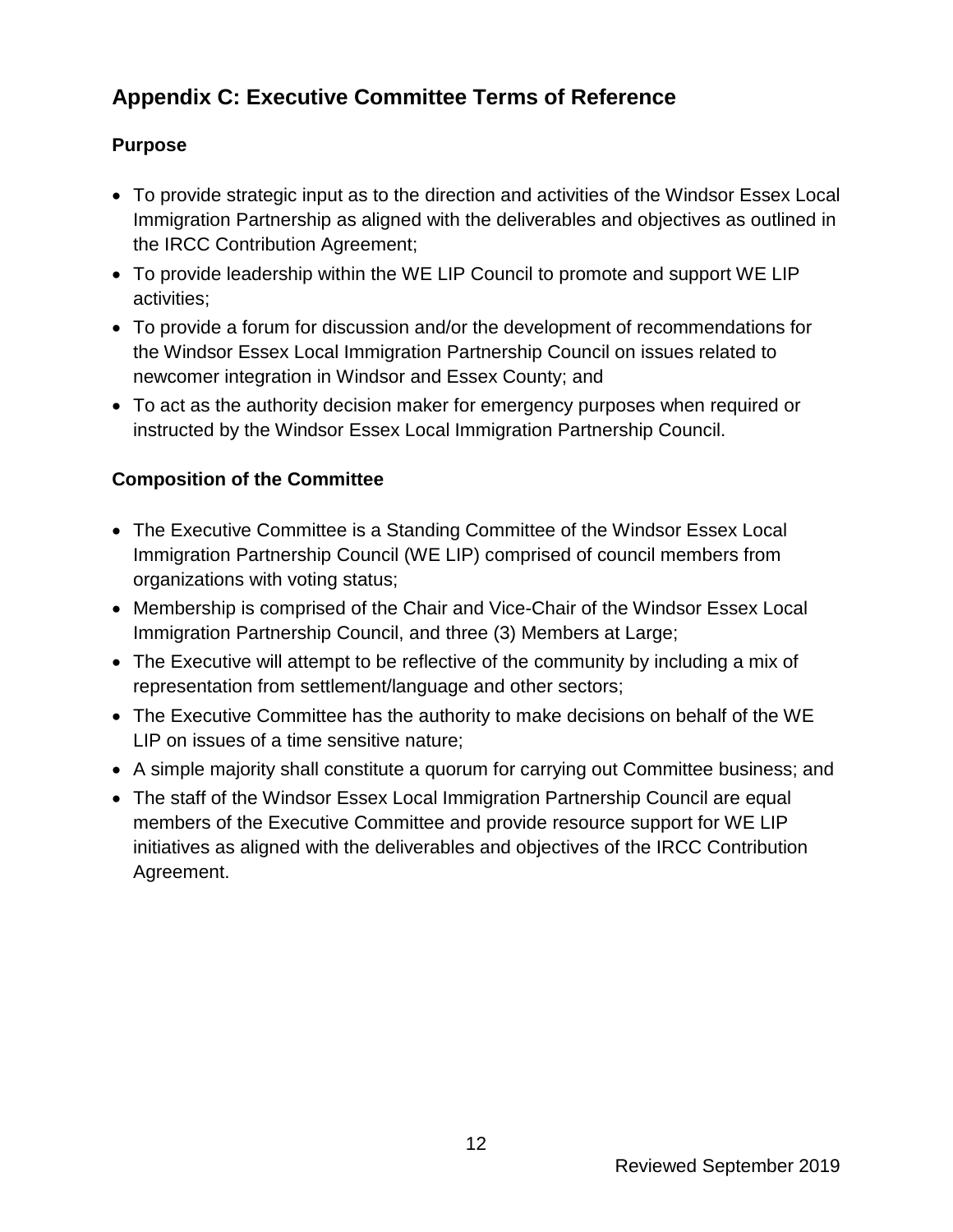#### **Role of the Chair (and Vice Chair in absence of the Chair):**

- The Chair of the Executive Committee also acts as the Chair of the Council;
- Supports the WE LIP agenda (i.e. strategic directions);
- Shares responsibility with other members of the Executive Committee, in providing strategic input on WE LIP related activities;
- Speaks on behalf of the WE LIP Council to the media (see Media Contact in Terms of Reference);
- Establishes meeting agendas in consultation with the staff;
- Troubleshoots issues; and acts as an advocate for WE LIP activities.

#### **Role of WE LIP Council Members (Members at Large):**

- To assume a leadership role in WE LIP initiatives within the community and to serve a liaison function between the WE LIP and community partners for WE LIP activities;
- To serve as an Ambassador for the Windsor Essex Local Immigration Partnership, especially within their service sector. In that capacity, to keep the WE LIP informed as to changes within that sector and to share WE LIP initiatives with colleagues in their sector;
- To look at the 'big picture' and consider how service delivery can be enhanced to better meet the needs of immigrants in Windsor and Essex County to promote their integration and long term settlement;
- To promote the beneficial role that immigrants play in contributing to the economic and social growth of Windsor and Essex County;
- To commit to the principle of partnership and collaboration as a means to create positive change; and
- To introduce issues which impact on the integration and long term settlement of immigrants in Windsor and Essex County and a willingness to explore solutions or enhancements through collaborative partnerships.

#### **Term of Office**

As of September 2017, term of office for the Chair, Vice-Chair and the three (3) Members at Large will be two (2) years for each member, with option to renew through the electoral process.

On an exceptional basis in 2018 to create a rotation, the Chair and one (1) Member at Large to have a term of 3 years, and the Vice Chair and 2 Members at Large to have terms of 2 years. In subsequent elections, all Executive members will be elected for terms of 2 years. Executive members will have the option to renew their terms through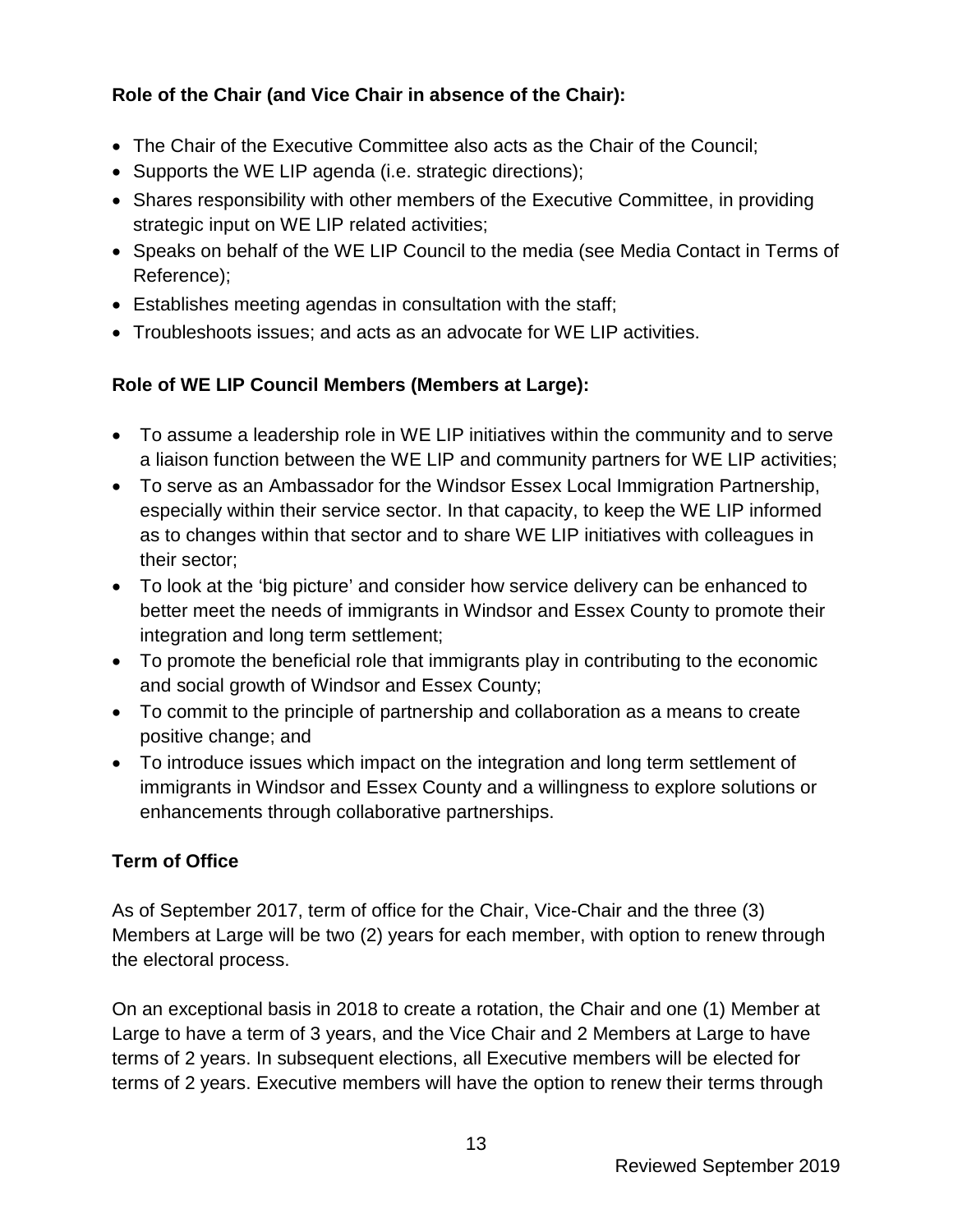the electoral process. Ideally, no more than half of the Executive is changed at the same time.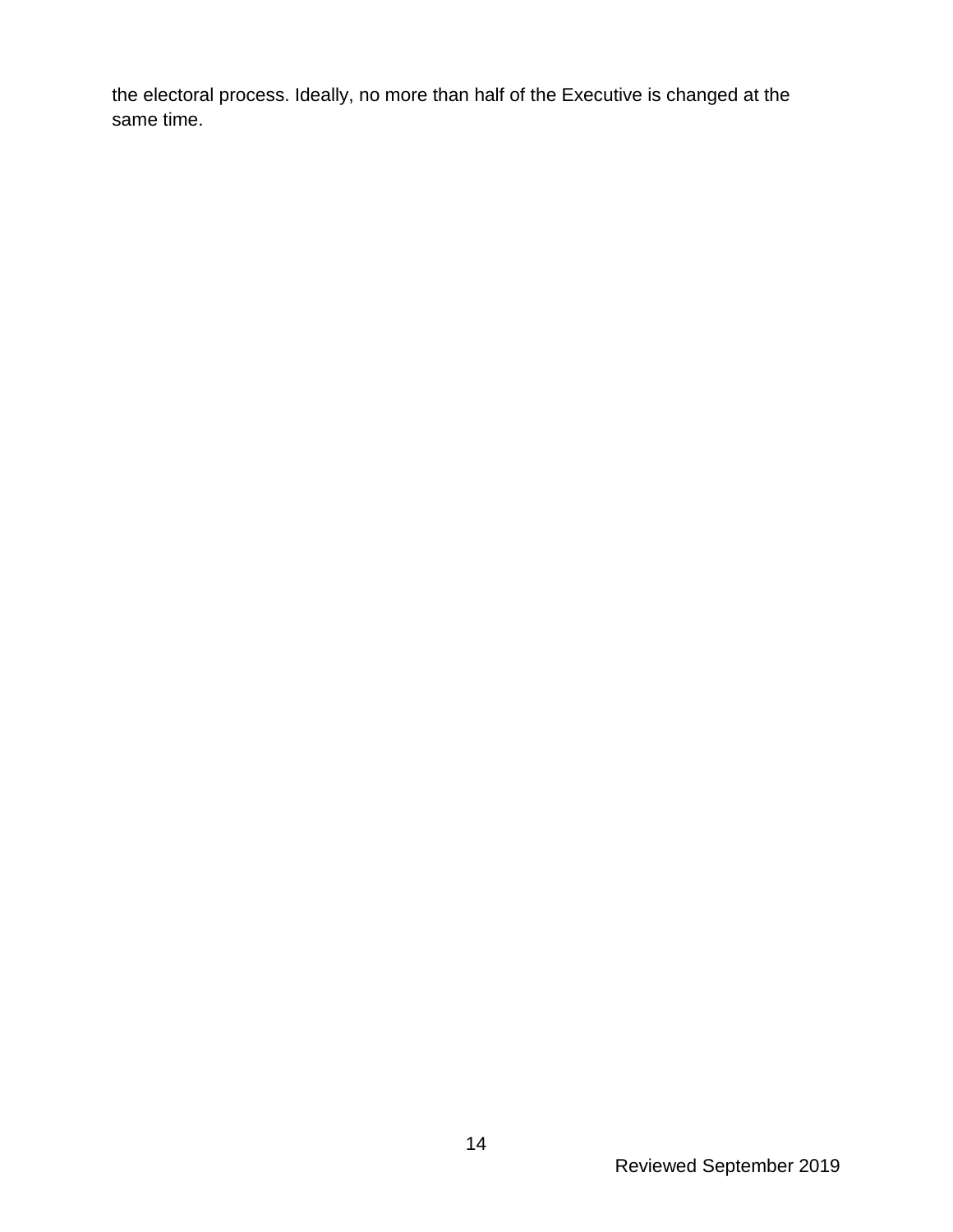# <span id="page-14-0"></span>**Appendix D: Ad Hoc Community Conversation Meetings Terms of Reference**

The Windsor Essex Local Immigration Partnership Council (WE LIP) Ad Hoc Community Meetings will be held with groups of individuals who have expressed interest in specific current and future LIP initiatives.

The Ad Hoc Community Conversation tables will include stakeholders beyond the WE LIP Council membership. The goal will be to explore access settlement and integration issues and develop a plan with the purpose of reaching community consensus and related actions. A summary of the plan will be shared with the WE LIP Council members. This goal will be achieved by using the following three (3) guiding questions to addressing the specific access issues (as identified in the original WE LIP research):

- I. Are services available
- II. Are services accessible
- III. Are people aware of the service

Topics of the AD Hoc Community Conversations could include but are not limited to:

- Access to health care
- Access to mental health care
- Housing needs of immigrants
- Examining the role of the WE LIP in the findings of the Welcoming Communities research
- Francophone Attraction and Retention

Each Community Conversation will be led by a Windsor Essex Local Immigration Partnership Council Member who will:

- Assist staff with the creation of an invitation list;
- Identify key issues for creation of agenda;
- Recommend background information for distribution prior to conversation;
- Facilitate dialogue among all participants during the conversation including the development of next steps;
- Assist with the preparation of a summary report to the WE LIP Executive;
- Assist with development of recommendations to the WE LIP Executive; and
- All WE LIP Council Members including Executive Members will be encouraged to attend the Conversation tables to contribute to conversation and to hear other perspectives on the issues.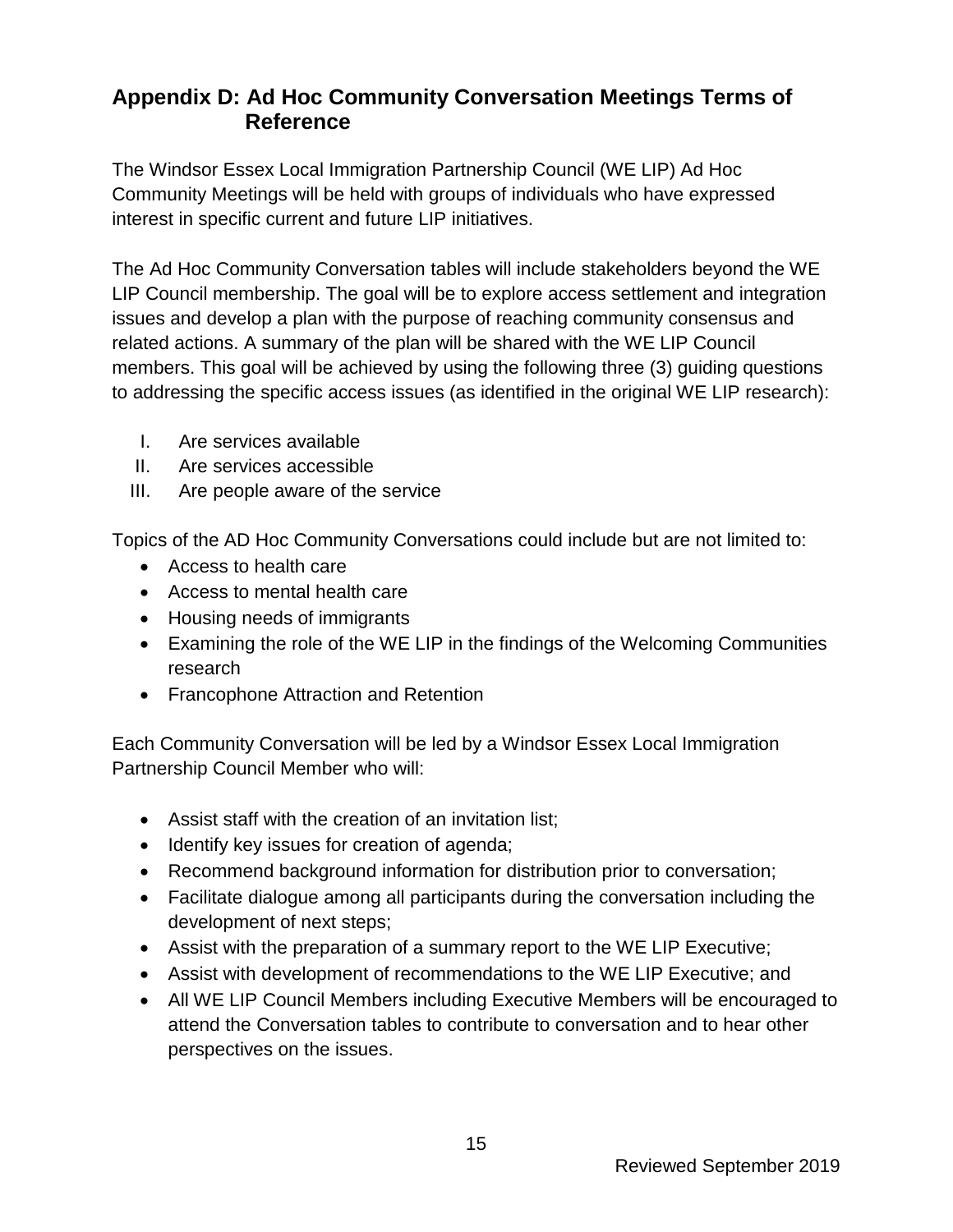#### **WE LIP Initiatives, Working Groups and Committees**

Operating under the aforementioned principles and reporting structure, council members may also form working groups or subcommittees to advance various aspects of the work. Standing work groups may include (but are not limited to): Communications and Strategy, Jean Foster Welcoming Community Award and Business Case for a Diverse Workforce.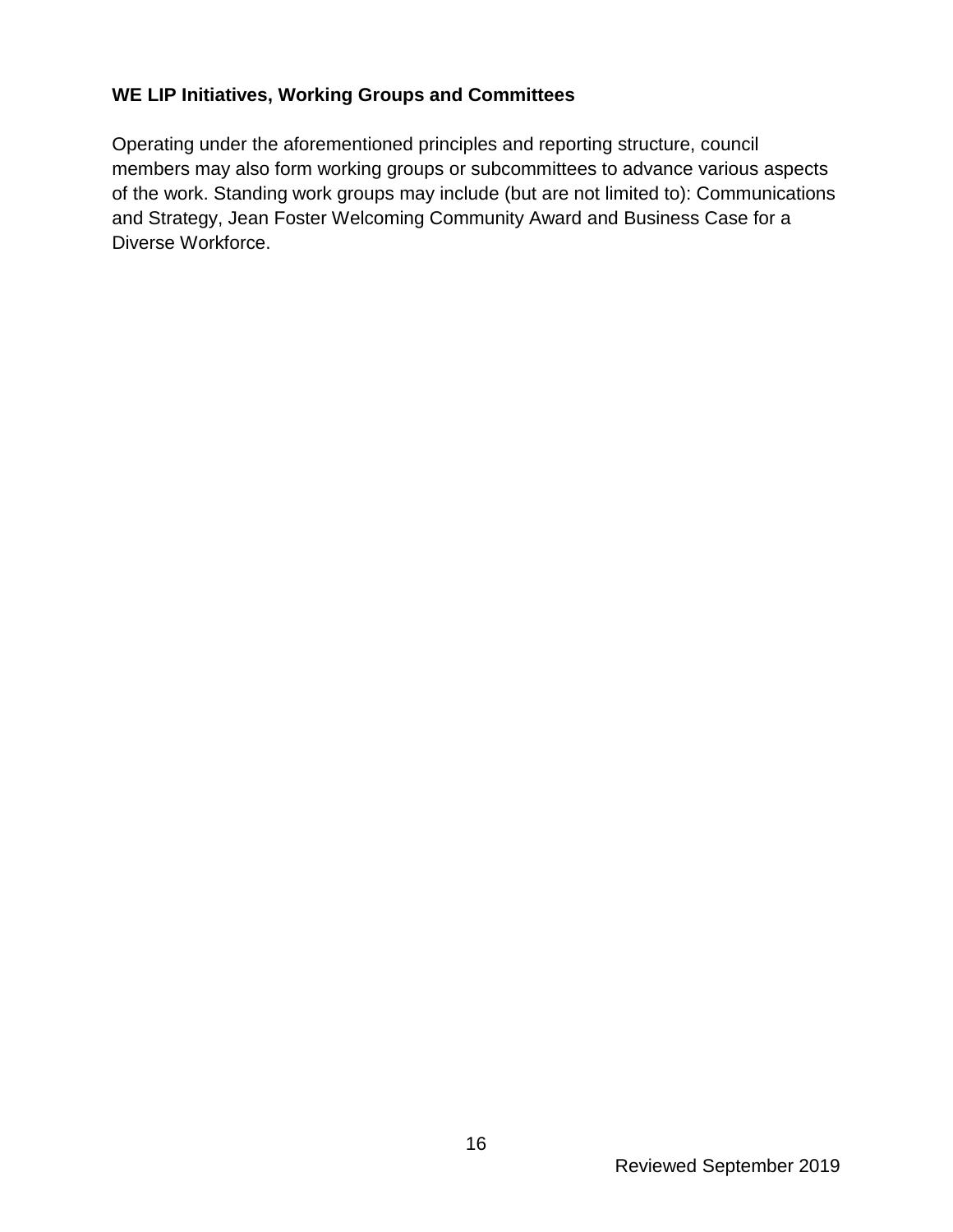# <span id="page-16-0"></span>**Appendix E: WE LIP Council Code of Conduct**

Members of the WE LIP have a responsibility to ensure that decisions are made in the best interest of the community. As such, the following provisions will apply to each member:

- All contact with the public, staff, clients, and peers will be done in an ethical, fair, and straight forward manner;
- Council members will not exercise individual authority over the WE LIP Council staff or members;
- Council members will strive to foster positive working relationships with all stakeholders and staff;
- Council members will maintain confidentiality of WE LIP Council business as requested; and
- Council members will work for the well-being of all citizens of Windsor-Essex.

#### **Conflict of Interest**

Avoid conflict of interest, including situations where direct and indirect gains could be accrued to the member as a result of actions or decisions made in the capacity of council membership. Examples of potential conflict of interest include:

- A Council member makes a decision motivated by considerations other than the "best interests of the community";
- A council member or close family member enters into a contractual agreement with the City of Windsor with respect to then WE LIP initiative;
- Due to WE LIP Council membership, a member learns of an opportunity for profit which may be valuable to him/her personally or to an organization of which he/she is a member;
- A Council member assists a third party in their dealings with the organization, where such assistance could result in favourable or preferential treatment being granted the third party; or
- Due to Council membership, a member receives gifts or loans.

WE LIP Council members will be expected to abstain from discussions and votes in the event that they have identified a potential conflict of interest.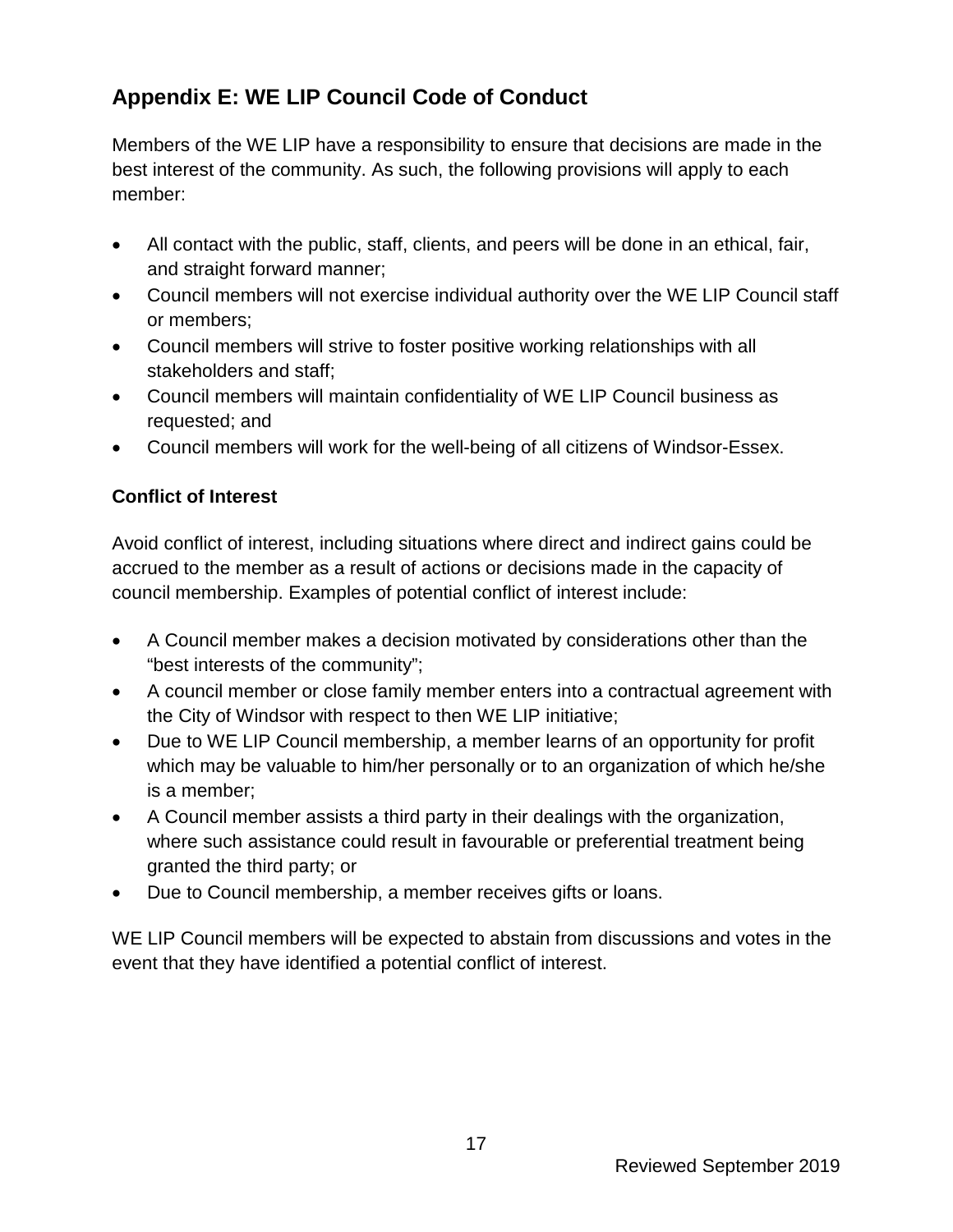# <span id="page-17-0"></span>**Appendix F: WE LIP Proposal Assessment Tool**

#### **Introduction**

The goal of the Windsor Essex Local Immigration Partnership is to create a community where newcomers and citizens can achieve a higher quality of life and reach their full potential. Key objectives of the WE LIP are:

- Partnering with service sectors such as health care, education, housing, children's services and police to discuss the unique needs of immigrants within those sectors and how we, as a community, can work together to ensure that immigrants have complete access to these services.
- Raising the profile of immigrants by celebrating local success stories.
- Improving employment opportunities for immigrants by reaching out to employers and demonstrating how diversity enriches the workplace.
- Promoting collaboration between organizations to improve access to services for immigrants.
- Strengthening social integration by helping to remove barriers.
- Encouraging social and cultural connections, active civic participation and a sense of the rights and responsibilities of Canadian citizenship and the value of diversity.

The WE LIP is a community planning body, with a small staff, a very large group of community stakeholders and a vision for creating a better community for newcomers. WE LIP members are considered to be ambassadors. They take in the information shared at meetings and through emails, share it throughout their organization and sector and within those venues, discuss ways to further the objectives of the WE LIP, which in turn helps all newcomers in Windsor Essex. Each ambassador is encouraged to fully participate in helping the WE LIP reach its objectives. From time to time, WE LIP members suggest various activities for WE LIP involvement which will require a substantial investment of staff time. These activities could include but are not limited to, participation in research projects or community events. In order for the WE LIP to accomplish its many objectives and sustain in the long term, it requires financial resources coupled with a commitment from its ambassadors to work towards its objectives. As the WE LIP grows in strength, the number of possible ideas for WE LIP participation also grows. This assessment tool was created to help prioritize the work of the WE LIP not directly related to the deliverables outlined in the contribution agreement and to ensure that its resources are targeted towards successful outcomes.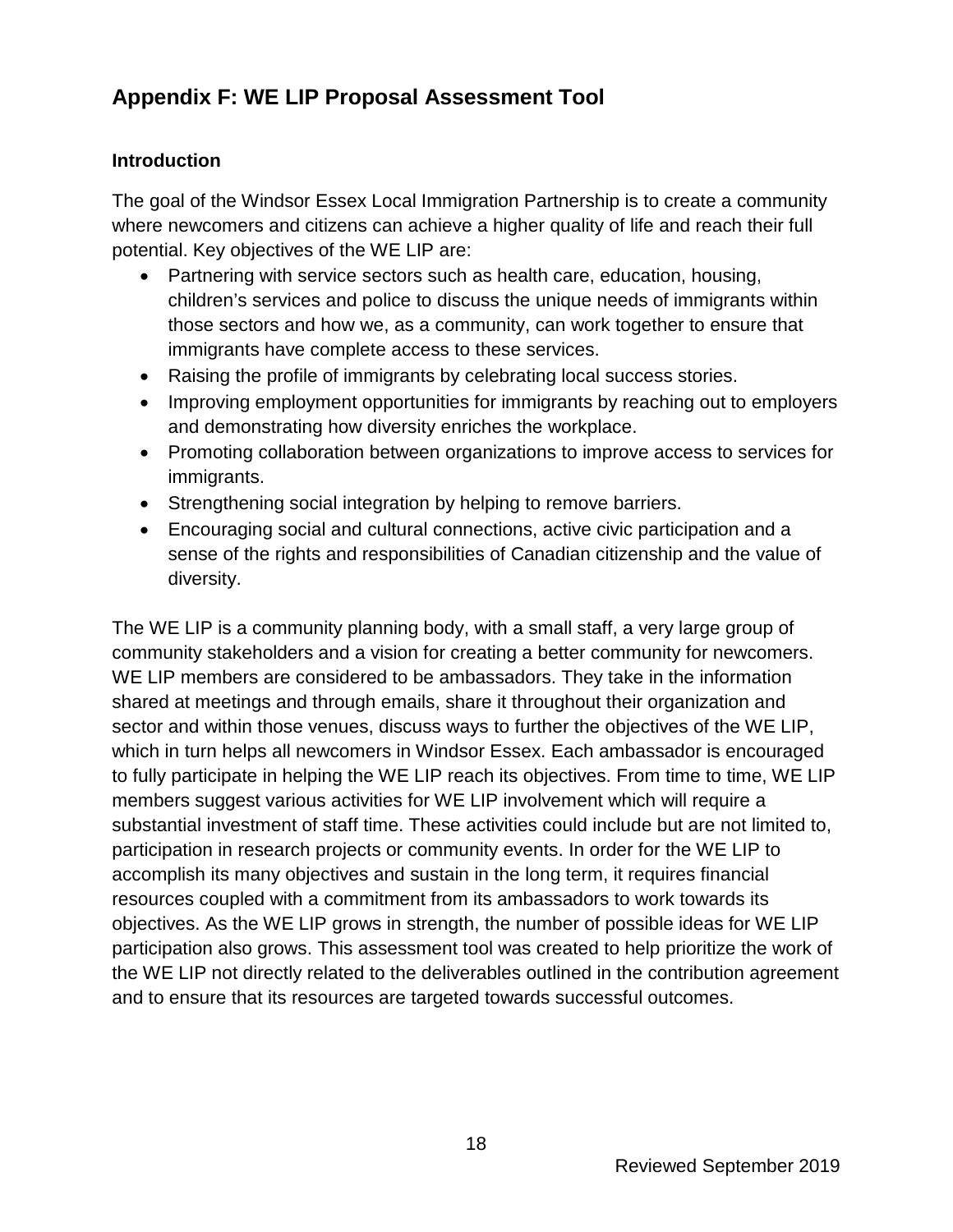#### **Purpose of Assessment Tool**:

- 1. To provide a tool for WE LIP members to use to introduce possible new activities for WE LIP involvement which in turn, will further the goals of the WE LIP; and
- 2. Create a process for the selection of WE LIP activities in which WE LIP members would serve as Project Lead.

#### **When should the Assessment Tool be used?**

WE LIP members with an idea for an activity which would further the goals and objectives of the WE LIP are invited to complete the attached template and submit to the Chair of the WE LIP Executive Committee for consideration by the Executive Committee. The completed Template would briefly describe the activity which could include (but not be limited to): a proposed change to existing service delivery, an idea for a new or revised program, a community initiative or event. The template should include the following:

- Name of project lead and organization;
- Brief description of the issue including proposed timeframe or deadline for completion of activity;
- How the issue fits in with the mandate of the WE LIP;
- How the issue is aligned with access to or delivery of services for newcomers;
- Level of confirmed support among WE LIP members (up to 5 supporters);
- Agreement to submit basic metrics and/or written summary of the event to the chair upon completion.

#### **Decision-Making Process**

Templates submitted to the Chair of the WE LIP Executive Committee would be assessed by that Committee, using the scorecard outlined (attached). Once reviewed, a member of the Executive Committee will contact the Proposed Project Lead with feedback. If there is agreement that the proposed idea meets the mandate of the WE LIP, the new Project Lead will proceed using the criteria outlined in the attached Terms of Reference for an Ad Hoc Committee (Appendix D of WE LIP Terms of Reference). The Project Lead will also be asked to present either the plan or a summary of the event at an upcoming WE LIP meeting. It is emphasized that the Project represents an Ad Hoc committee of the WE LIP and project results must be forwarded to the Executive Committee for review.

#### **Guidelines**

Project leads will receive a copy of the WE LIP Terms of Reference Appendices D and E (Ad Hoc Community Conversation Meetings Terms of Reference and WE LIP Council Code of Conduct).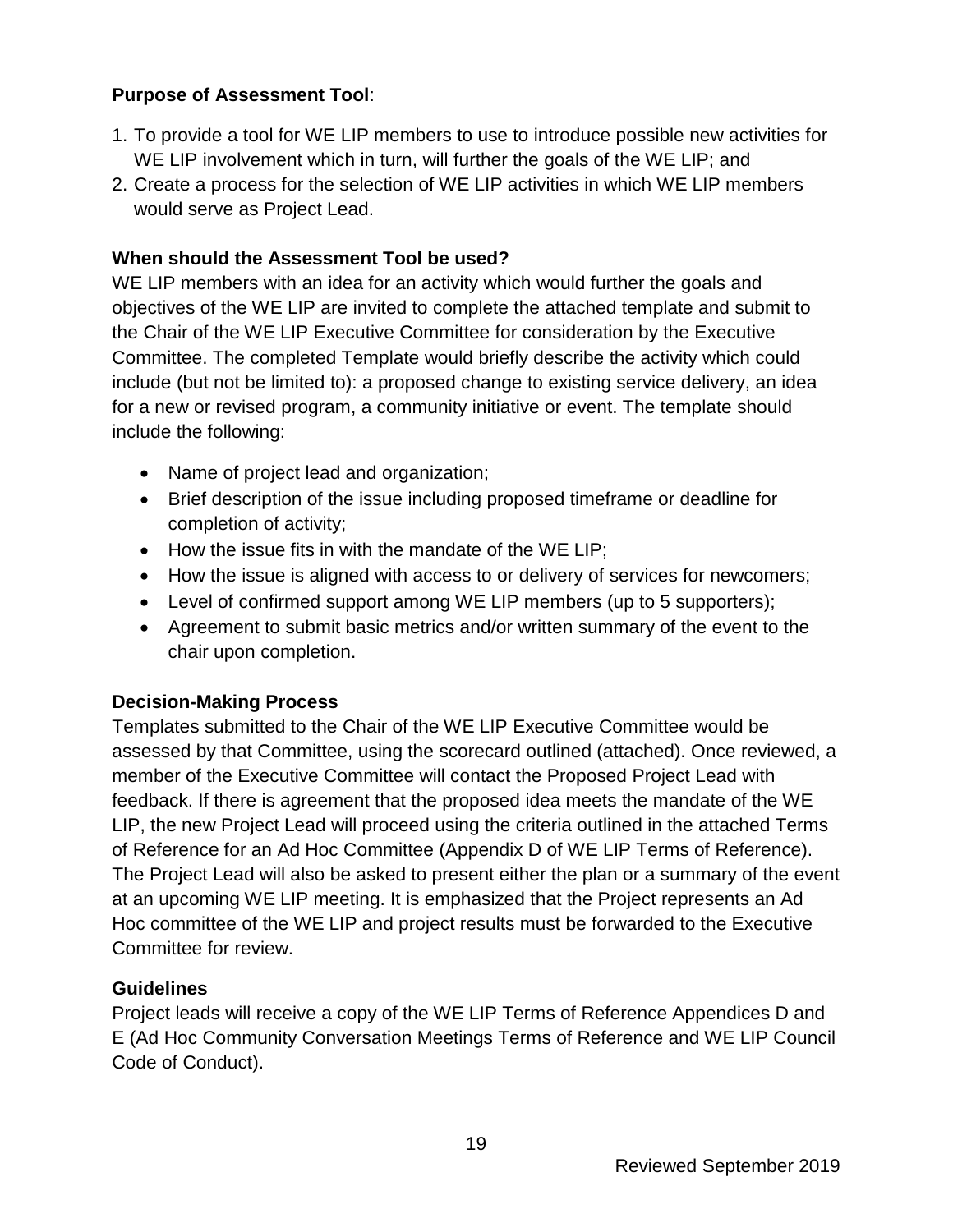#### **WE LIP Proposal Assessment Form**

| First Name         |            |
|--------------------|------------|
| of Project Lead:   | Last Name: |
|                    |            |
| Organization Name: |            |

**Please write a brief description of proposed initiative including time frame or deadline date for completion.**

**How does this initiative fit in with the mandate of the WE LIP?**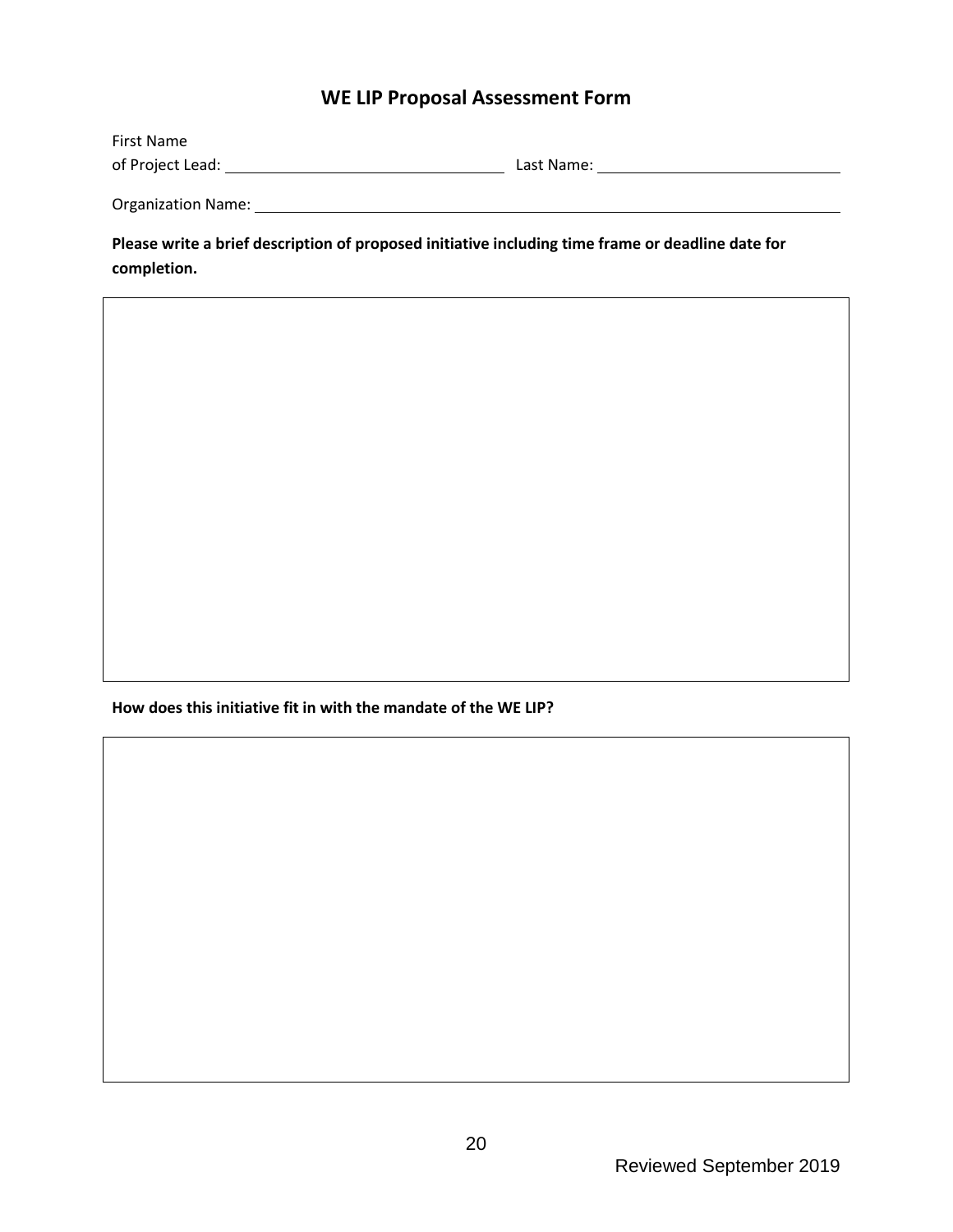**How is the issue aligned with access to or delivery of, services for newcomers?**

**Names of WE LIP members (up to 5) who have confirmed support for initiative.**

**Will you be listing the WE LIP as a partner on promotional material?**

 $\square$  Yes  $\square$  No  $\square$  Uncertain

**Will you be submitting a basic metrics and/or written summary of the event, to the chair, upon completion of the initiative?**

 $\square$  Yes  $\square$  No  $\square$  Uncertain